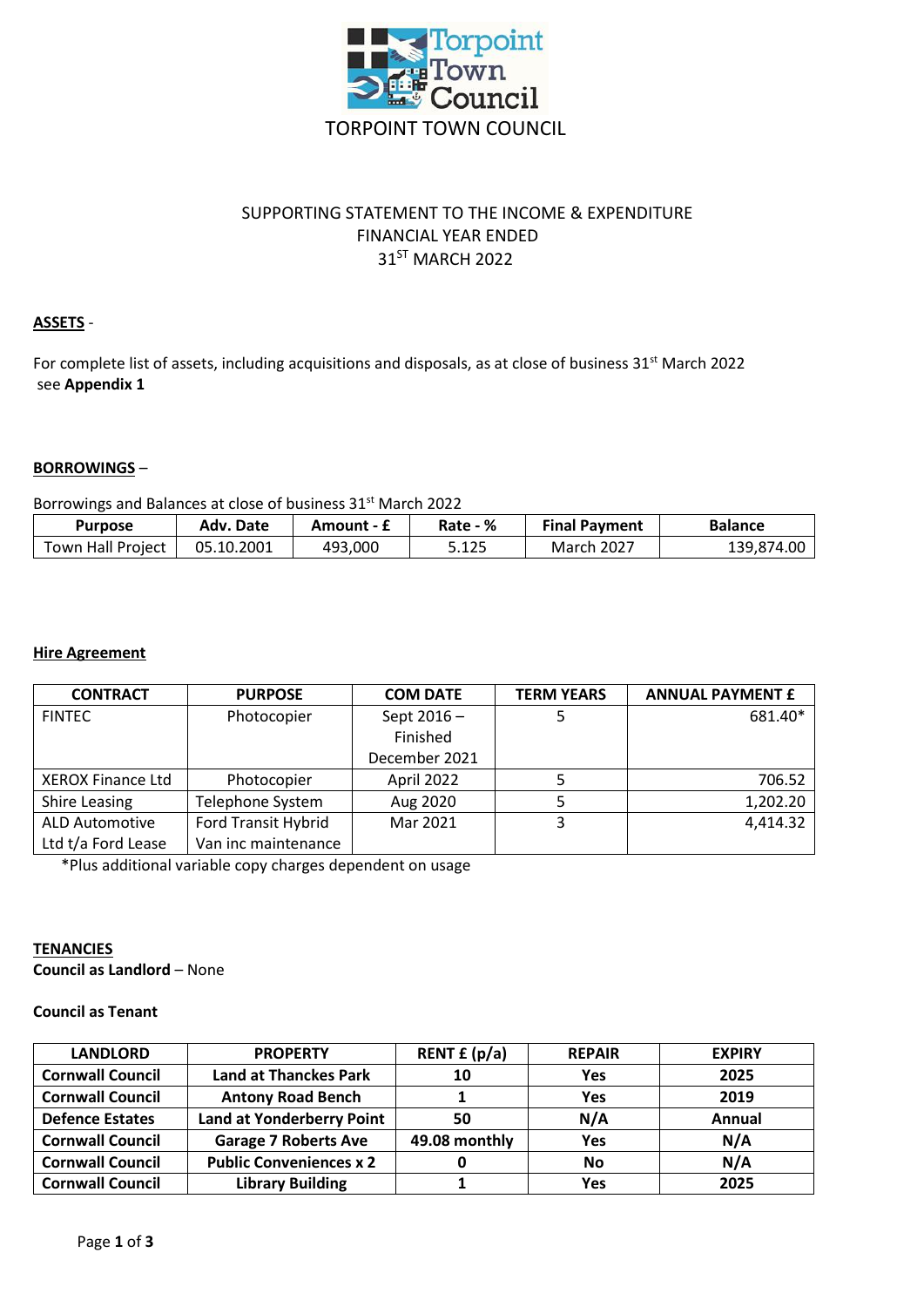

| <b>Cornwall Council</b> | 4 x Play Parks and Tennis | No | 2120 |
|-------------------------|---------------------------|----|------|
|                         | Courts                    |    |      |

### **SECTION 137 GRANT PAYMENTS**

Section 137(4)(a) of the Local Government Act 1972<sup>1</sup>, enables local councils to spend a limited amount of money for purposes for which they have no other specific statutory power, up to the capping limit of £8.12 per elector, to support local projects and activities. The Town Council Allocated the sum of £12,500 for this purpose. Payments were made to the following organisations.

| <b>BENEFICIARY/ORGANISATION</b>                     | <b>AMOUNT - £</b> |
|-----------------------------------------------------|-------------------|
| St Columba Rugby LTD                                | 5,000.00          |
| Beat4Autism CIC                                     | 306.94            |
| Paul Smith - Defib Installation & Monitoring Charge | 726.00            |
| St Columba & Torpoint RFC                           | 1,000.00          |
| Kernow Action for Children                          | 1,320.00          |
| <b>TOTAL</b>                                        | 8,352.94          |

### **ADVERTISING, MARKETING & PUBLICITY**

| <b>Type of Advertising</b>             | Amount - £ | <b>Notes</b>                             |
|----------------------------------------|------------|------------------------------------------|
| <b>Bunting Installation</b>            | 160.00     |                                          |
| Christmas Lights (inc. hire equipment) | 1994.03    | 3 <sup>rd</sup> year of 3 year agreement |
| Newsletter inc. printing, artwork &    | 1,315.00   |                                          |
| distribution                           |            |                                          |
| Radios and Ear pieces                  | 539.48     |                                          |
| Free Crazy Golf                        | 125.00     | Refund for hall payment awaited          |
| <b>RBL Poppy Wreath</b>                | 55.50      |                                          |
| Total                                  | 4,189.01   |                                          |

## **OUTSTANDING DEBTORS**

Outstanding debts to the Council excluding VAT:

| <b>AGE OF DEBT</b> | <b>NUMBER</b> | <b>AMOUNT - £</b> |
|--------------------|---------------|-------------------|
| Less than 1 month  |               | 10.00             |
| 1-3 months         |               | 51.00             |
| 3-6 months         |               | 0.00              |
| 6-12 months        |               | 105.00            |
| Over 12 months     |               | 0.00              |
| Total              |               | 166.00            |

 $\overline{a}$ 

 $<sup>1</sup>$  (as amended by the Local Government and Housing Act 1989) See also the Local Authorities (Discretionary</sup> Expenditure)(relevant populations) Regulations 1993 (S.I.No.4) and the Local Authorities (Discretionary Expenditure Limits) Order 1993 (S.I.No.41)